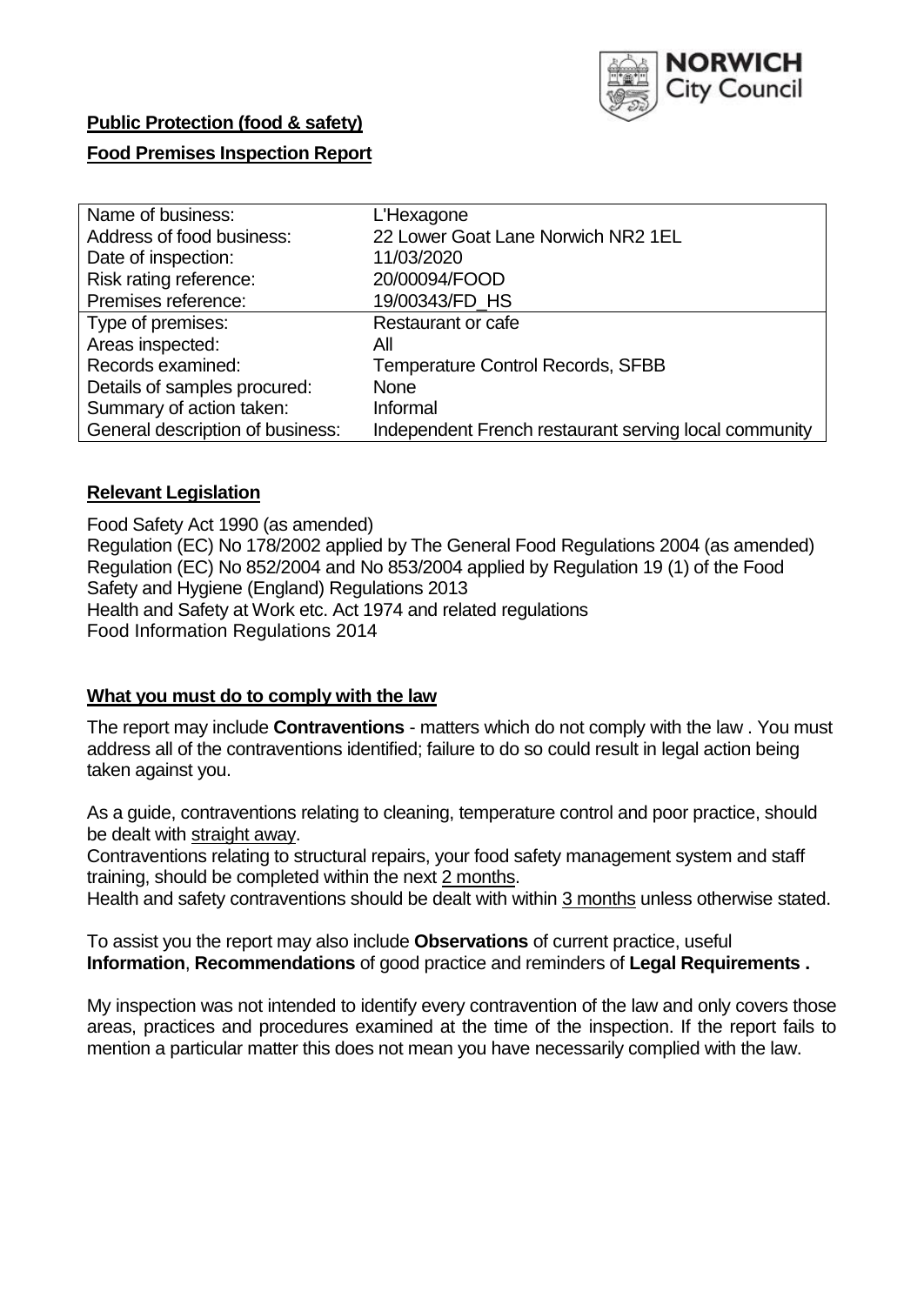# **FOOD SAFETY**

#### **How we calculate your Food Hygiene Rating:**

The food safety section has been divided into the three areas which you are scored against for the hygiene rating: 1. food hygiene and safety procedures, 2. structural requirements and 3. confidence in management/control procedures. Each section begins with a summary of what was observed and the score you have been given. Details of how these scores combine to produce your overall food hygiene rating are shown in the table.

| <b>Compliance Area</b>                     |          |    |                | <b>You Score</b> |                |    |           |    |                |  |
|--------------------------------------------|----------|----|----------------|------------------|----------------|----|-----------|----|----------------|--|
| <b>Food Hygiene and Safety</b>             |          |    | 0              | 5                | 10             | 15 | 20        | 25 |                |  |
| <b>Structure and Cleaning</b>              |          |    | $\Omega$       | 5                | 10             | 15 | 20        | 25 |                |  |
| Confidence in management & control systems |          |    | $\overline{0}$ | 5                | 10             | 15 | 20        | 30 |                |  |
|                                            |          |    |                |                  |                |    |           |    |                |  |
| <b>Your Total score</b>                    | $0 - 15$ | 20 | $25 - 30$      |                  | $35 - 40$      |    | $45 - 50$ |    | > 50           |  |
| <b>Your Worst score</b>                    | 5        | 10 | 10             |                  | 15             |    | 20        |    | $\blacksquare$ |  |
|                                            |          |    |                |                  |                |    |           |    |                |  |
| <b>Your Rating is</b>                      | 5        | 4. | 3              |                  | $\overline{2}$ |    |           |    | $\overline{0}$ |  |

Your Food Hygiene Rating is 5 - a very good standard



# **1. Food Hygiene and Safety**

Food hygiene standards are high. You demonstrated a very good standard of compliance with legal requirements. You have safe food handling practices and procedures and all the necessary control measures to prevent cross-contamination are in place. Some minor contraventions require your attention. **(Score 5)**

#### Contamination risks

**Contravention** The following exposed food to the general risk of cross-contamination with bacteria or allergens or its physical contamination with dirt, foreign objects or chemicals:

uncovered chocolate mousses

#### Personal Hygiene

**Observation** I was pleased to see that standards of personal hygiene were high.

Temperature Control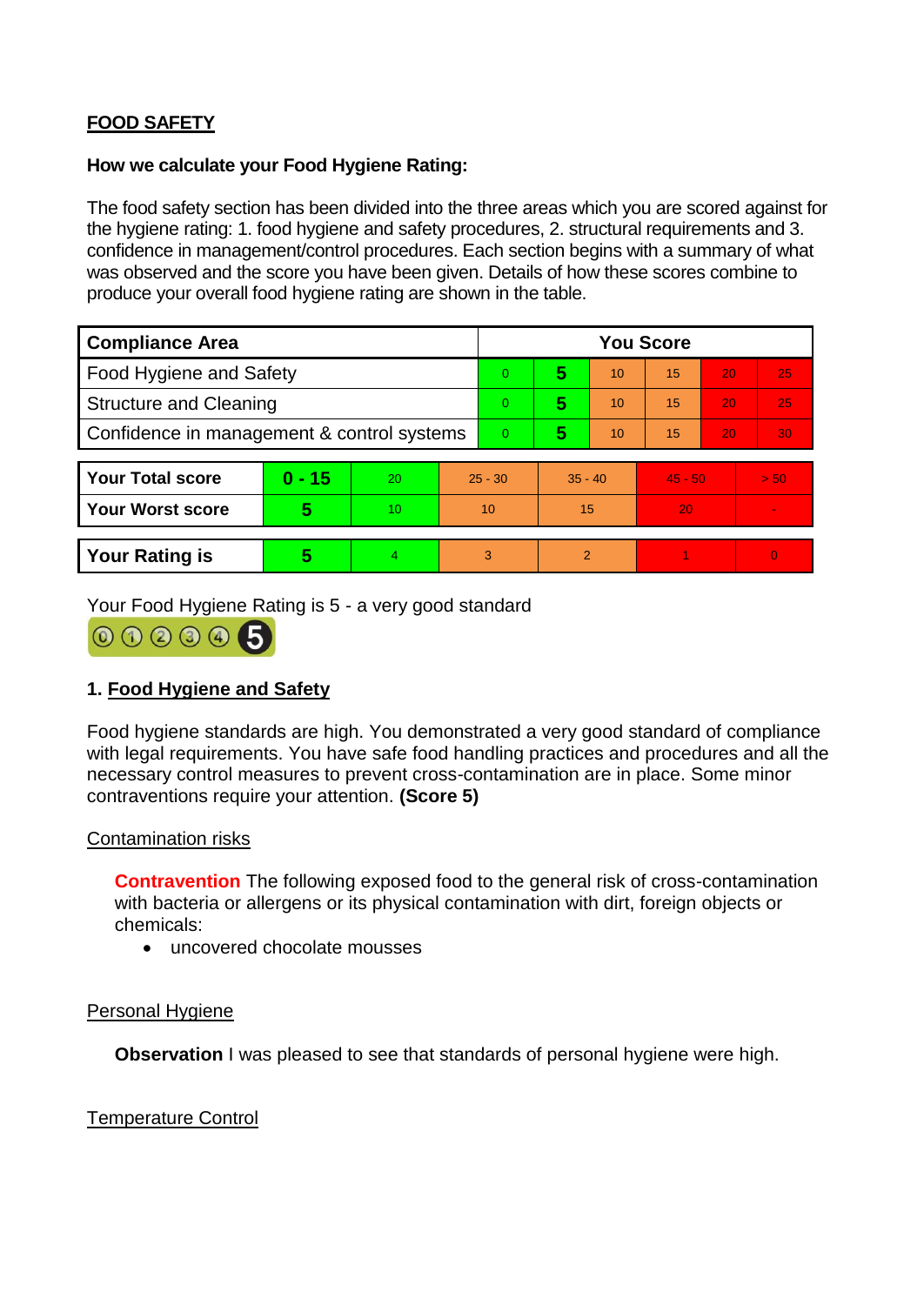**Observation** I was pleased to see you were able to limit bacterial growth and/or survival by applying appropriate temperature controls at points critical to food safety and that you were monitoring temperatures.

# **2. Structure and Cleaning**

The structure facilities and standard of cleaning and maintenance are all of a good standard and only minor repairs and/or improvements are required. Pest control and waste disposal provisions are adequate. The minor contraventions require your attention. **(Score 5)**

#### Cleaning of Structure

**Observation** The kitchen had been well maintained and the standard of cleaning was exceptionally high.

#### Cleaning Chemicals / Materials / Equipment and Methods

**Information** You must ensure that the sanitisers you use are effective against bacteria. Ensure hat they meet the following standards BS EN 1276:1997 and 13697:2001.

**Guidance** Disinfectants and sanitisers must at least meet the requirements of one of the following standards: BS EN 1276 or BS EN 13697; or other standards that meet the same conditions and requirements.

#### **Maintenance**

**Contravention** The following had not been suitably maintained and must be repaired or replaced:

 floor surfaces. There were some small patches of untreated concrete where lino flooring hand not been fitted

#### **3. Confidence in Management**

A food safety management system is in place and you demonstrate a very good standard of compliance with the law. You have a good track record. There are some minor contraventions which require your attention.Your records are appropriate and generally maintained. You have a good track record. There are some minor contraventions which require your attention. **(Score 5)**

#### Type of Food Safety Management System Required

**Observation** Your SFBB/food safety management system was in place and working well. I was confident you had effective control over hazards to food.

**Observation** You were date labelling perishable foods appropriately and could demonstrate effective control over food spoilage organisms.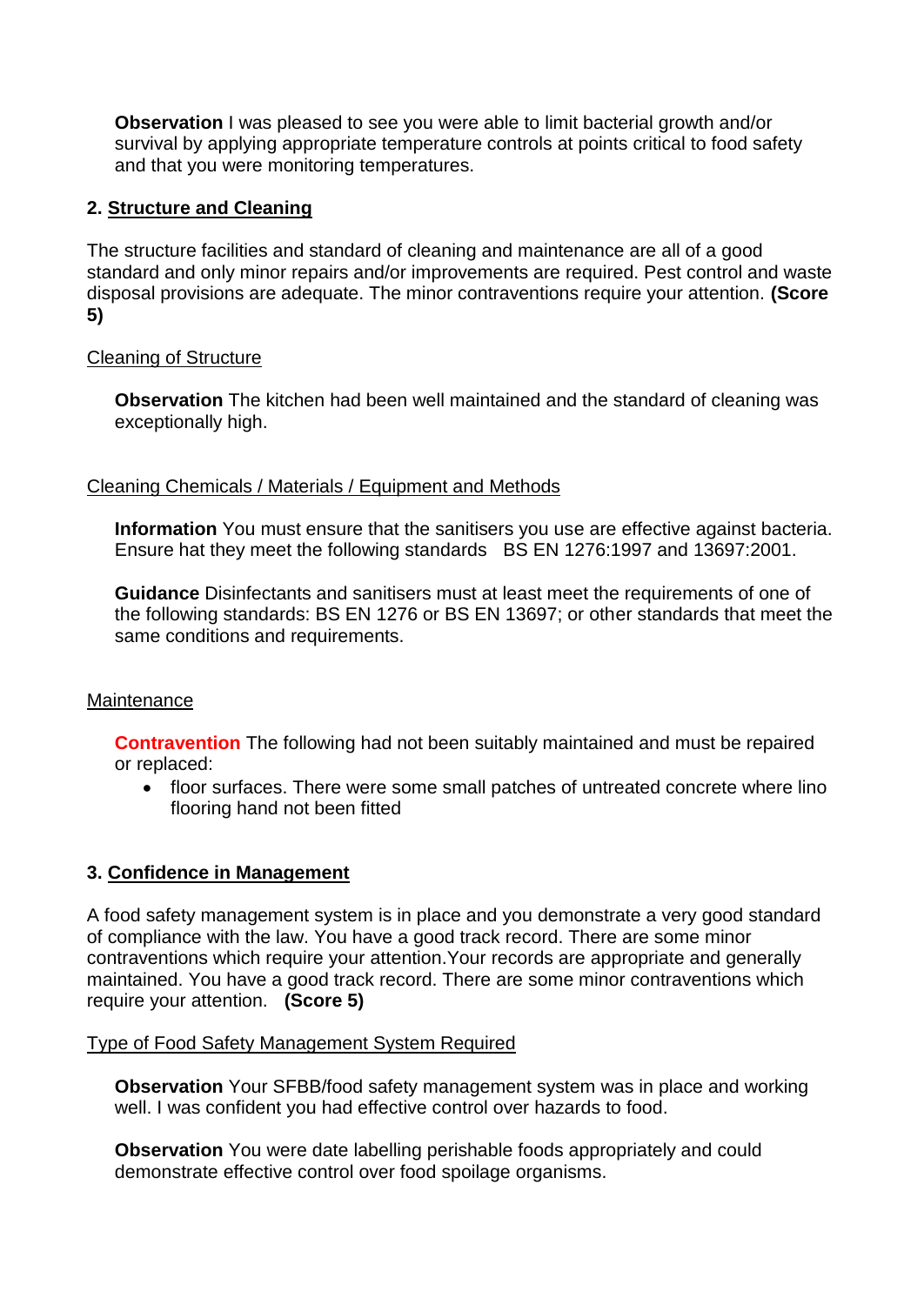**Observation** You were monitoring (and recording) the temperatures of your fridges and freezers as well as the temperature of cooked/hot-held food and could demonstrate effective systems for controlling bacterial growth and survival.

## Food Hazard Identification and Control

**Contravention** The following Safer Food Better Business SAFE METHODS are incomplete:

• Cooking

#### Proving Your Arrangements are Working Well

**Contravention** You are not working to the following safe methods in your SFBB pack:

- you had not fully completed the 'extra checks' section on eggs. This is because you use raw eggs in your mayonnaise and chocolate mousse. You need to advise customers you use raw eggs in these two dishes. I was pleased to note you updated your electronic menu straight away with this information and will print them off shortly. You also only use 'Lion brand' eggs from a reputable supplier.
- training records / supplier lists. I acknowledge you have no staff, but both you and your chef/husband must be listed in the staff training record section. This is because it is written evidence that you both have read and understood your food safety practices and procedures as detailed in the SFBB pack

#### **Traceability**

**Observation** Your records were such that food could easily be traced back to its supplier.

#### **Training**

**Contravention** The following evidence indicates there is a staff training need as food handlers:

 some foods were not properly labelled according to your stock rotation/labeling system. Foods must have a day sticker/label showing the preparation day and a clear disposal date

#### Allergens

**Legal Requirement** Caterers must provide allergy information on all unpackaged food they sell. Catering businesses include restaurants, takeaways, deli counters, bakeries and sandwich bars etc. The potential for cross-contamination by allergens must also be made known to consumers. In addition food manufacturers must now label allergy